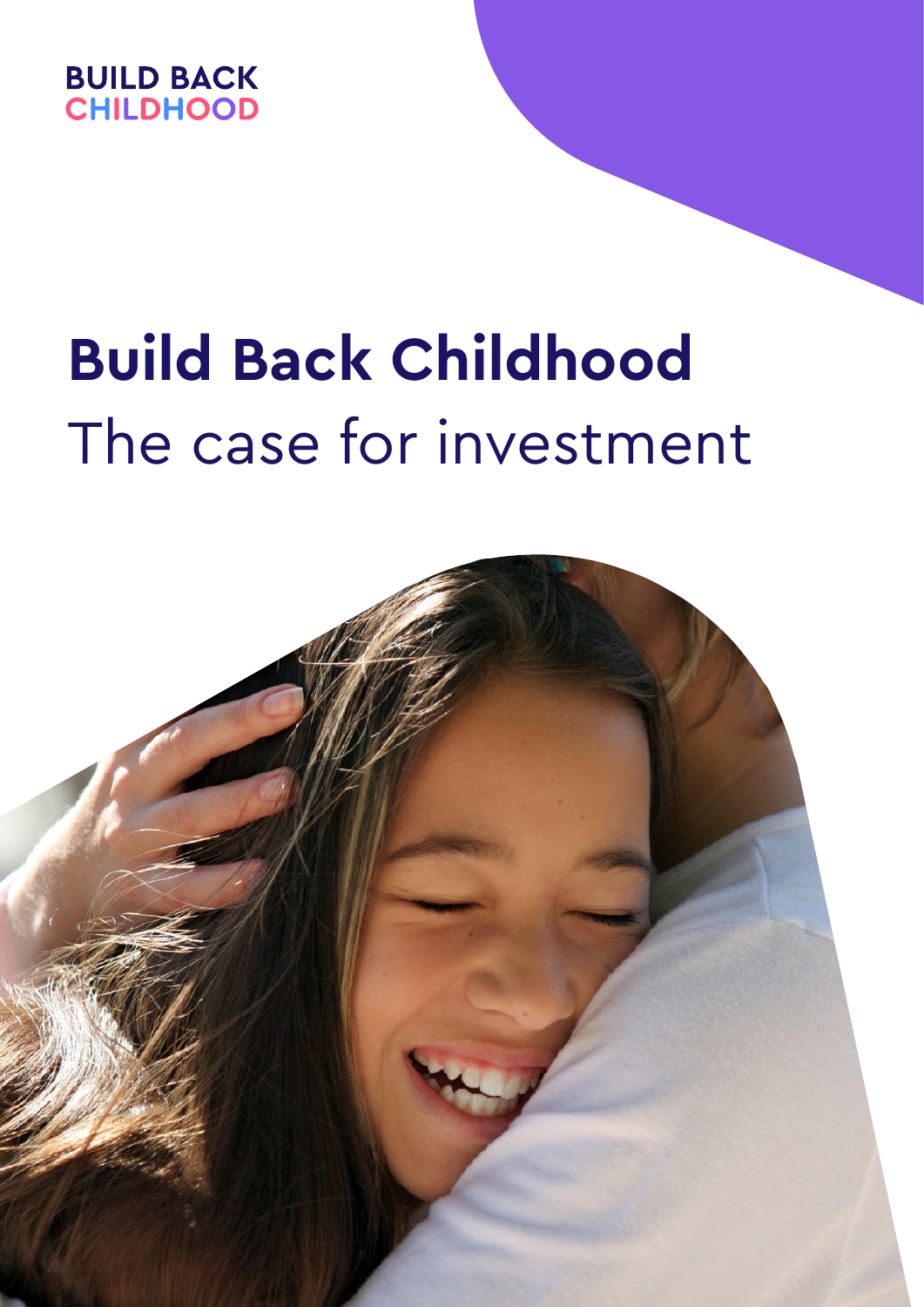# **This report is supported by:**



**BUILD BACK CHILDHOOD**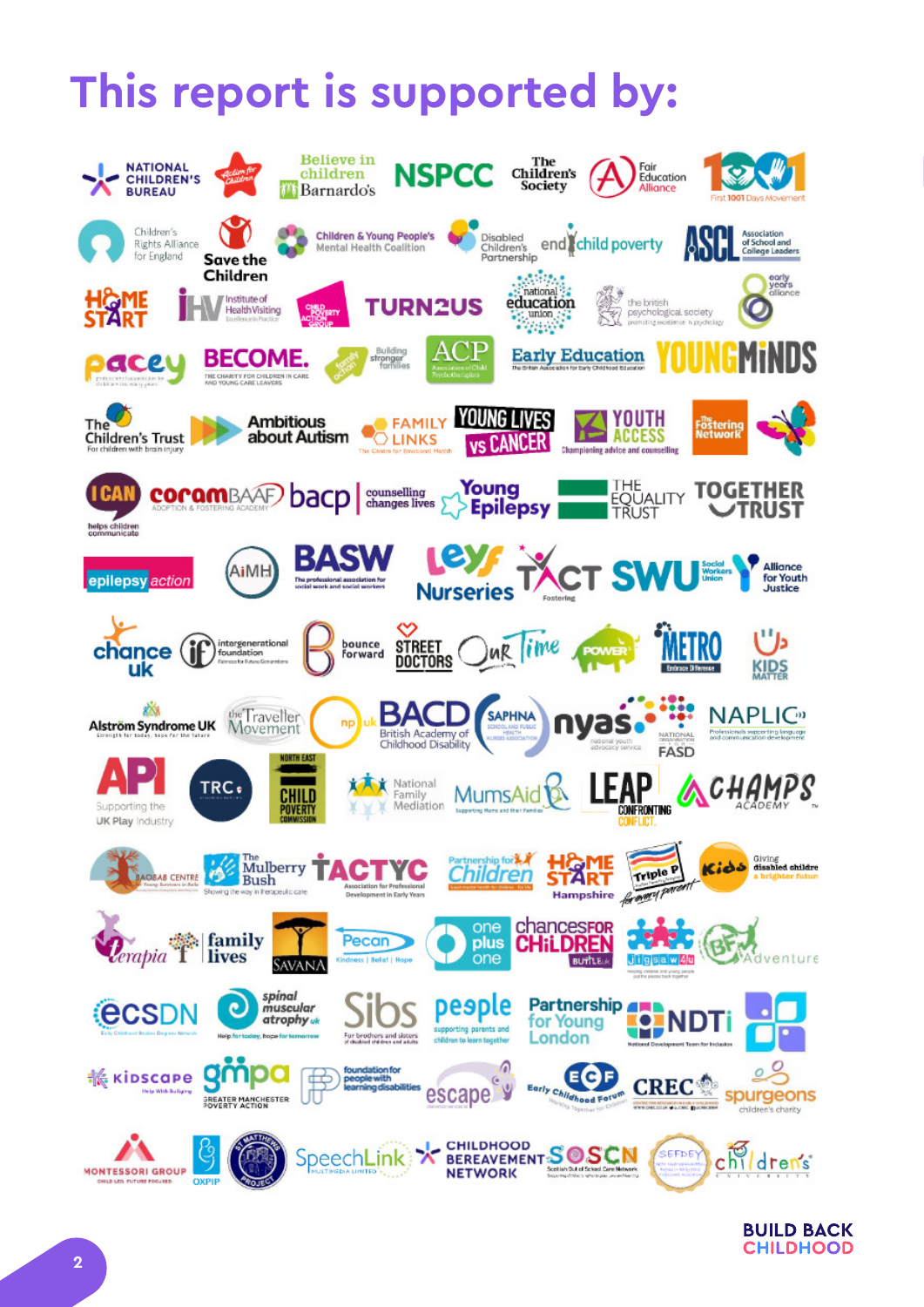# **About**

Working with children and young people, organisations and coalitions from across the children's sector have united to set out how the Chancellor can **Build Back Childhood** at this autumn's Spending Review. Together we represent over 700 members.

The call for this much-needed investment is supported by leading children's charities including NSPCC, Barnardo's, Action for Children, The Children's Society and major coalitions including the Fair Education Alliance, the Disabled Children's Partnership, the 1001 Days movement, the End Child Poverty campaign and the Children and Young People's Mental Health Coalition.

Build Back Childhood is the next stage of the Children At The Heart campaign, coordinated by the National Children's Bureau, calling for adequate funding for children and families.

As the Government pledges to unite and level up the whole of the country, and build back better and build back fairer, this is our vision for how the Government can ensure that babies, children and young people are not forgotten. This is our chance to #BuildBackChildhood.

Get involved at: **[ncb.org.uk/buildbackchildhood](http://www.ncb.org.uk/buildbackchildhood )**

Coordinated by



October 2021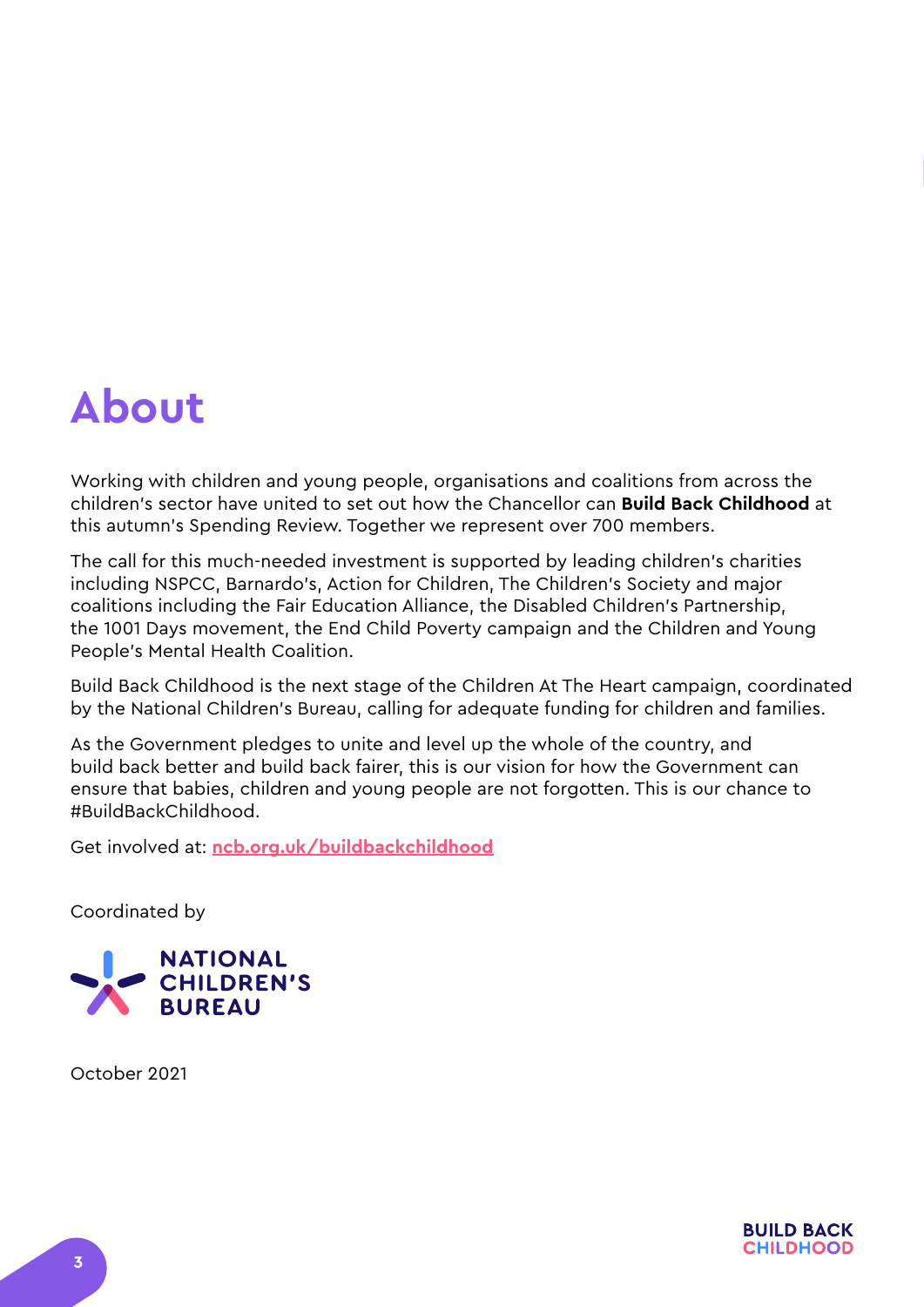# **The 2021 Spending Review**

As we recover, we face a choice: do we create a more level playing field in our society? Or do we simply return to what was there before? It's this government's mission to unite and level up across the whole of the UK, to build back better and to build back fairer."

#### **- Sajid Javid, Secretary of State for Health**

Before the pandemic, a child's health, wellbeing and life chances were powerfully shaped by the circumstances of their birth. The pandemic has painfully exposed these inequalities, with disadvantaged children falling even further behind their peers in education, and those who were already vulnerable being put at even greater risk<sup>1</sup>.

The Spending Review is a turning point. Instead of going back to how things were, this is our chance to look to the future – a future where every child feels safe, secure and supported. This is our chance to Build Back Childhood.

Today's challenges demand a strategic approach to the needs of babies, children and young people from conception to age 25. Creating lasting change must mean sustained improvement in core budgets to ensure existing duties can be met and children's rights upheld. Our children need a Spending Review that:

- Levels up living standards for families;
- Explicitly invests in prevention and early intervention;
- Takes a rounded approach to children's recovery;
- Gives every child the best start in life.

The clock is ticking and, as each day passes without a decisive response, the longer-term risks to children and the cost to the public purse rise.

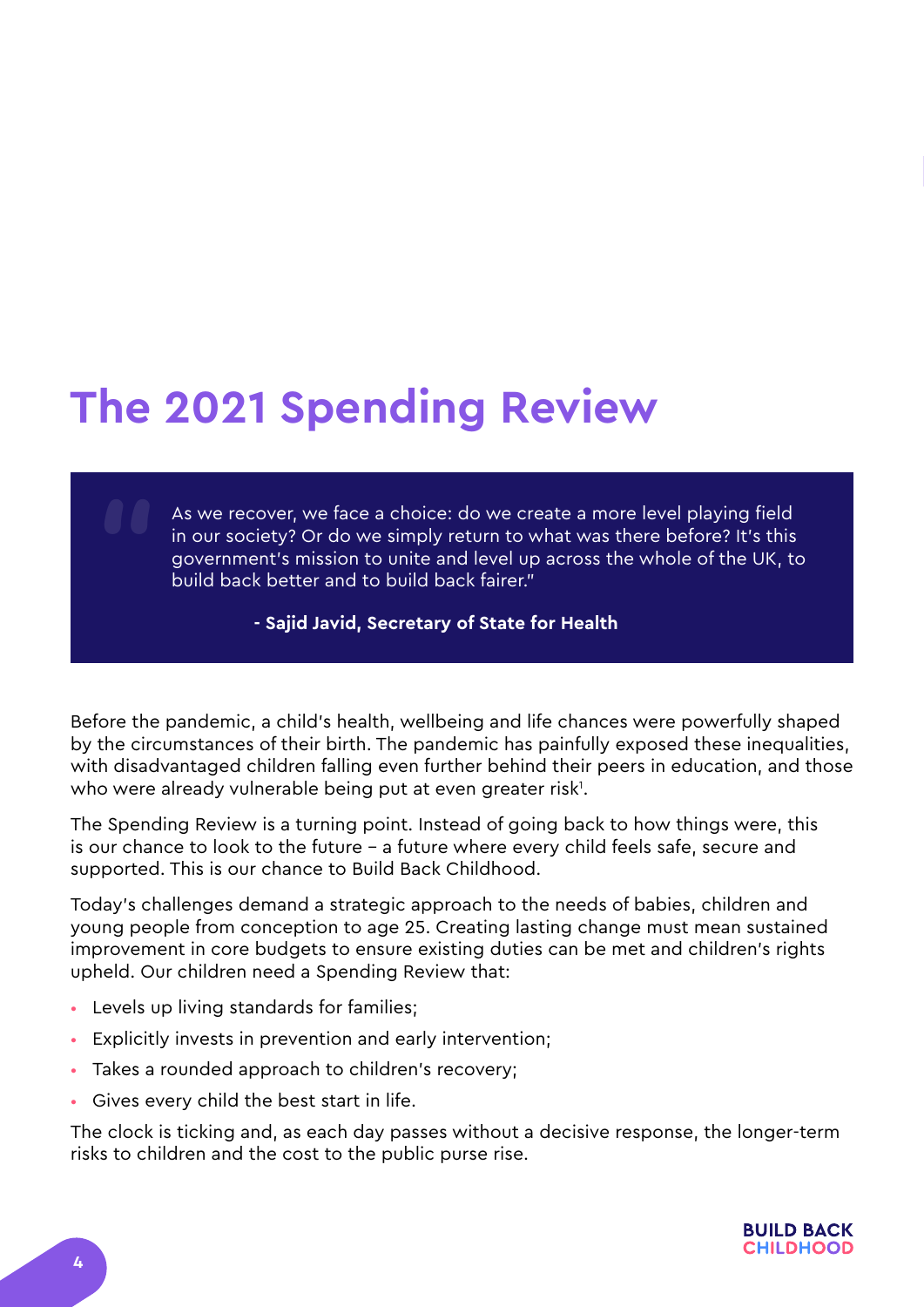#### **PRIORITIES FOR THE SPENDING REVIEW**

# **Levelling up living standards and dealing with the cost of living crisis**

Children should grow up in an environment with no limits to their potential… The idea that every child, in every part of the country, should have a fair chance. It is not only the most important thing we can do to unleash the UK's potential, but is at the heart of creating a fair and just society."

**-** *Conservative Party Manifesto,* **2019**

The ultimate test for the Levelling Up strategy is not just whether it can spread opportunities fairly throughout the country, but whether it can tackle the underlying issues that persistently deny every child fair access to these opportunities. In spite of this aim, the pandemic magnified existing inequalities in Black, Asian and minority ethnic communities, for children in low income families, and for children with special educational needs and disabilities. The rising cost of living, coupled with the cut to Universal Credit, means *Levelling Up*  risks becoming a hollow phrase.

Poverty is the enemy of opportunity. Children growing up in deprivation are already far behind wealthier peers before they have started school and even further behind when they leave<sup>23</sup>. Growing up poor means being more likely to have a range of physical and mental health problems<sup>4</sup>, be excluded from school<sup>5</sup>, and be taken into care<sup>6</sup>. As well as the human cost, this inequality costs the Treasury billions through greater additional spending on public services<sup>7</sup>.

Rising insecurity, debt, homelessness and hunger is not the context for families in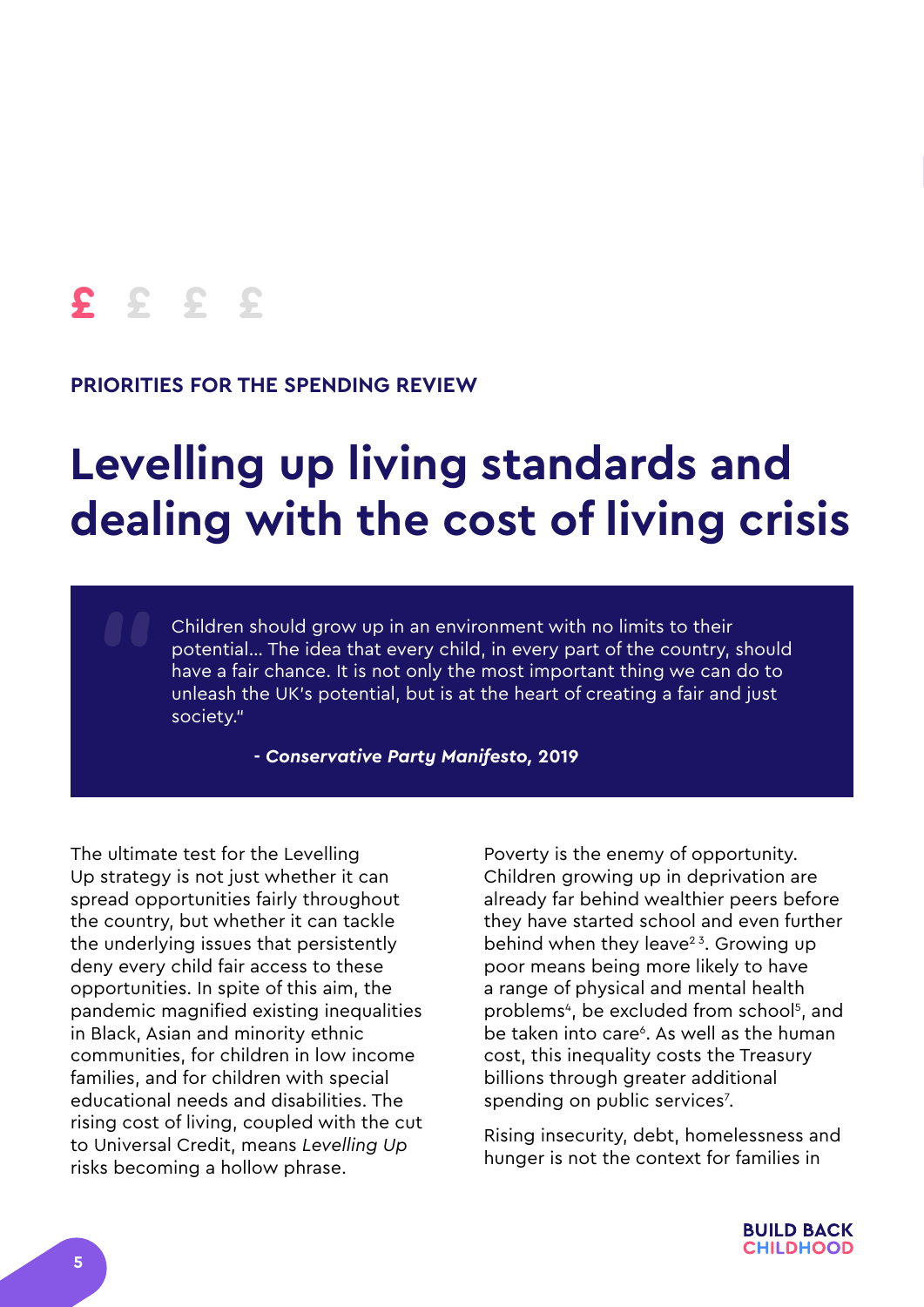which Levelling Up can succeed. Life is full of events that we cannot plan for, such as job loss, bereavement, or unexpected

caring responsibilities. We all need the security and stability of a strong social security system.

- Reinstate the £20 uplift to Universal Credit and level up legacy benefits by £20 a week – reducing child poverty by 350,000.
- End the benefit cap and two child limit this would pull nearly 300,000 children out of poverty.

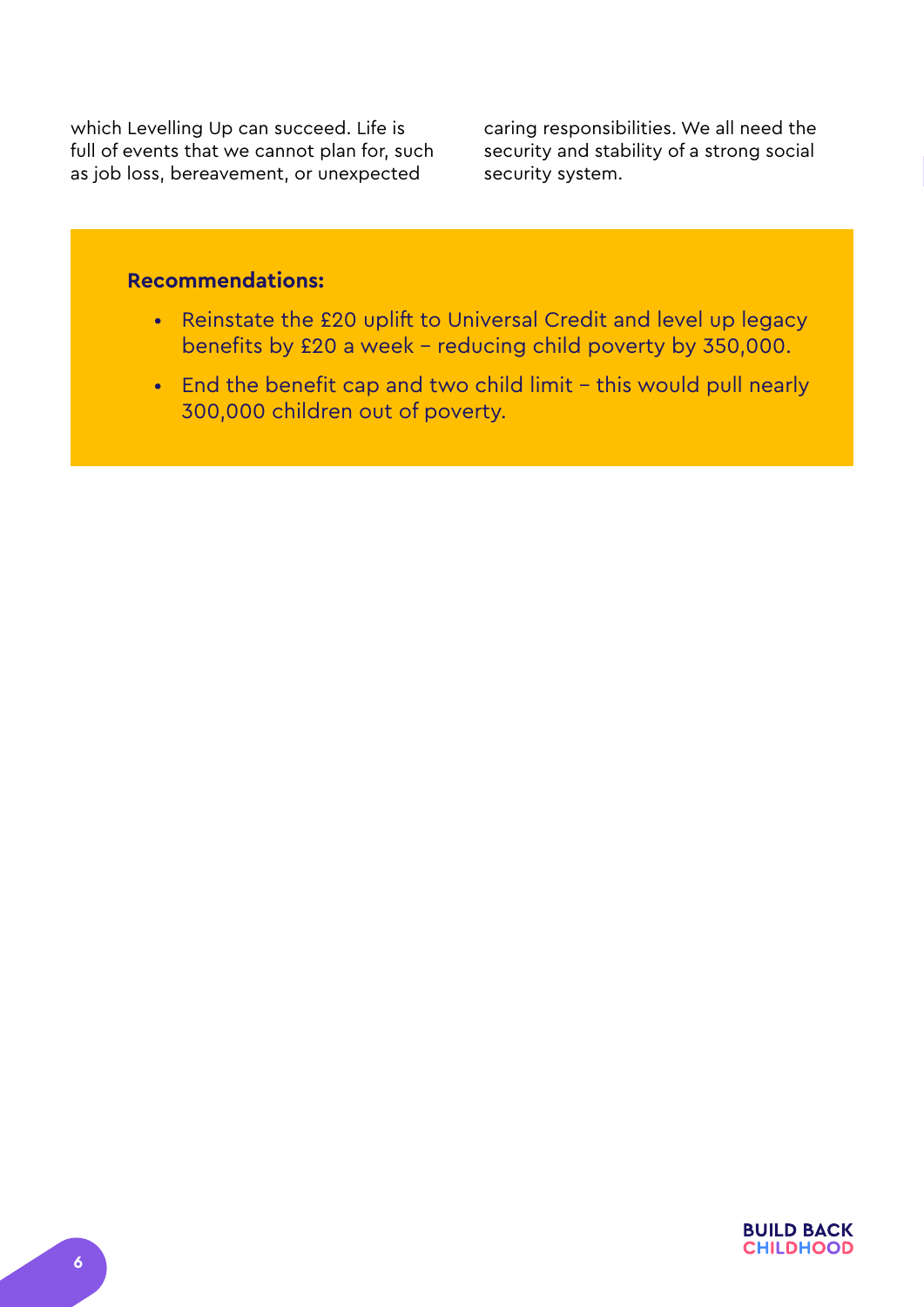#### **PRIORITIES FOR THE SPENDING REVIEW**

# **Invest in prevention and early intervention**

Prevention must be a central principle in delivering a sustainable NHS and levelling up. This means fixing the underlying causes of ill-health that are contributing to health spending increases and worsening outcomes. Improving the health of communities is vital to resilience against future health threats."

> **-** *Build Back Better, Our Plan for Health and Social Care***, HM Government Command paper, 2021**

Public services are caught in a cycle of increasing demand and late intervention. Whether in mental health services<sup>8</sup>, the SEND system<sup>9</sup> or children's social care10, spending is becoming ever more concentrated on the most complex and expensive interventions<sup>11</sup>. This means less resource for preventive work and fewer early intervention services, leading to further escalation of needs and increased cost. In 2016, the Early Intervention Foundation estimated the costs of late intervention for children added up to at least £17 billion a year across England and Wales (£18.5 billion in today's prices) $12$ .

We risk every penny of the new NHS and social care levy being swallowed up by increased demand unless this is resolved.

There is growing evidence that community-based models of support can prevent more expensive interventions later and prevent the escalation of situations to the point where children experience serious harm. Early support hubs offer easy-to-access, drop-in support for young people aged 11-25 with emerging or low-level mental health problems. They help to reduce pressure on NHS services and improve young people's emotional wellbeing<sup>13</sup> by providing a community

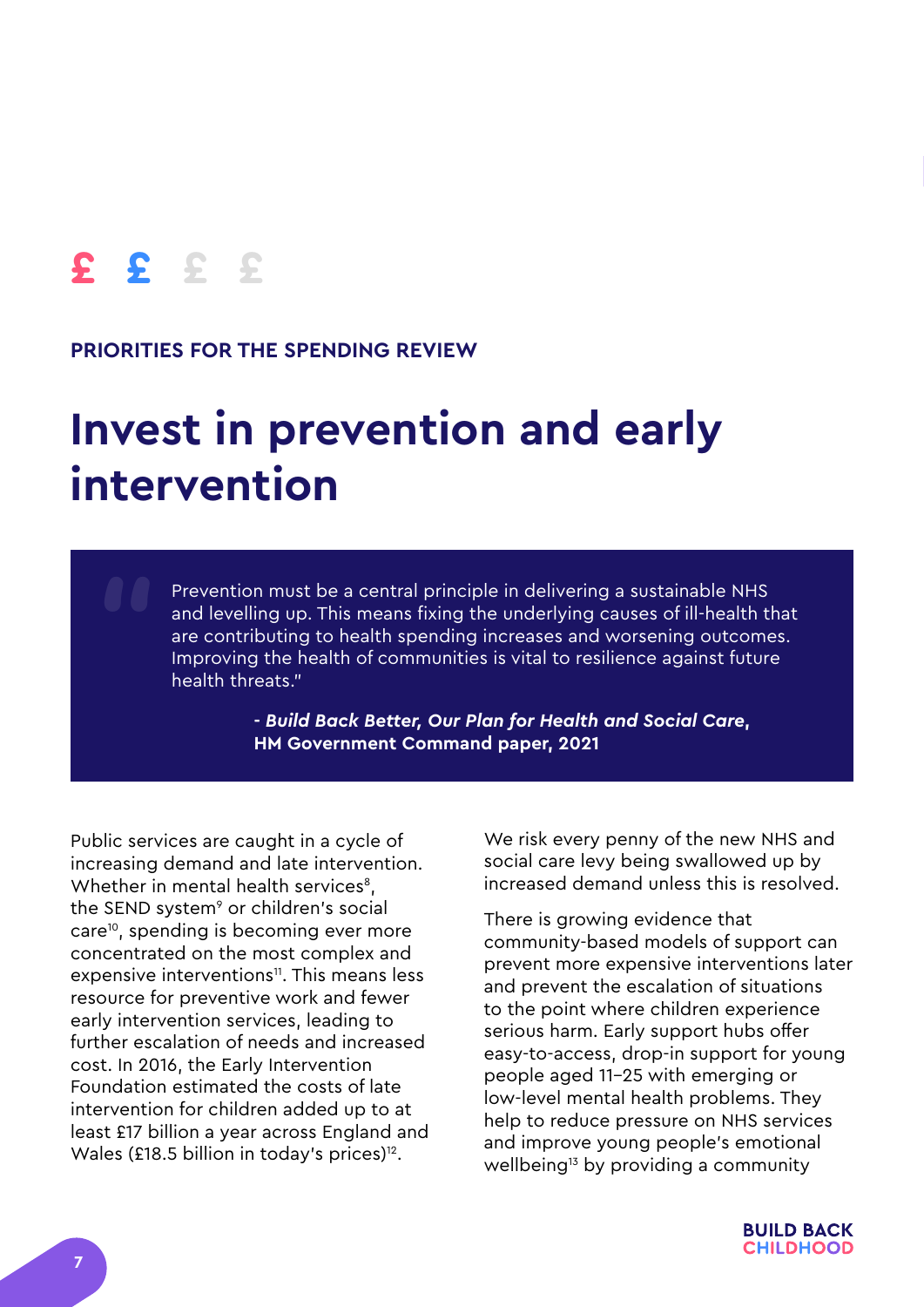space for young people where they can access flexible support.

Equally, Family hubs that offer a wider set of services for families are increasingly showing their worth<sup>14</sup>, while there is a growing body of evidence that early help can reduce demand in children's social care as well as keep families together<sup>15</sup>.

On top of making economic sense, there is also a strong moral case for early intervention. Government should strive to support every child to have the opportunity to fulfil their potential.

We must accept early intervention as an important objective in its own right and as a fundamentally sound principle of investment. Otherwise we will continue to make major funding decisions on the basis of what has been easiest to measure, rather than what will make the biggest difference to children's lives and the economy over the longer-term.

- £103 million per year to support 500,000 young people through early support hubs.
- An expansion of the Family Hubs network so it can provide access points in local communities for families who need help.
- Doubling the Supporting Families Programme to £330m to provide early help to families facing multiple disadvantages.

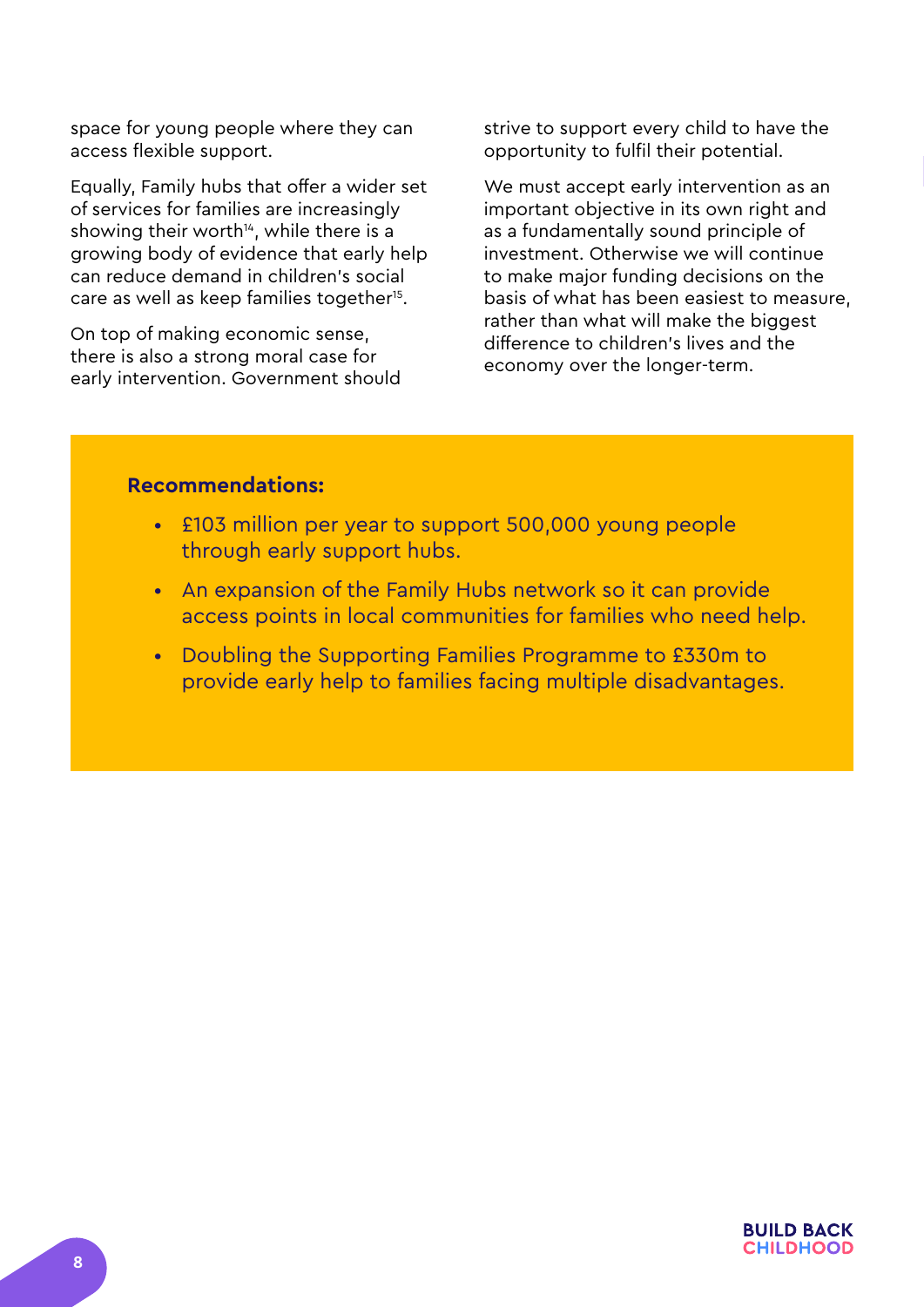#### **PRIORITIES FOR THE SPENDING REVIEW**

# **A rounded approach to children's recovery**

We are going to transform the lives of the most vulnerable and disadvantaged, including those with special educational needs and disabilities and in care, and ensure that those who have lost the most from the pandemic can recover and flourish"

**- Nadhim Zahawi, Secretary of State for Education, 2021**

During the pandemic, the Government rightly prioritised the preservation of life and health, which meant protecting older people and other vulnerable adults. But a high cost for these measures - including the closure of early years settings, schools and colleges to the vast majority of pupils - has been paid by our children. As the Prime Minister has rightly said of children: "they have sacrificed so much".

While the Government has invested in education recovery, more needs to be done. Many children will be returning to education having faced great adversity.

Over 10,000 children have been bereaved of a primary caregiver as a result of the pandemic<sup>16 17</sup>, and children experiencing mental health problems increased during the pandemic, from one in nine in 2017 to one in six in 2021<sup>18</sup>. Early years settings, schools and colleges must be well prepared to respond effectively to lowlevel mental health and wellbeing needs in their communities to prevent escalation of need and avoid further pressure on the health and care system.

However, schools cannot shoulder this burden alone. Many children rely on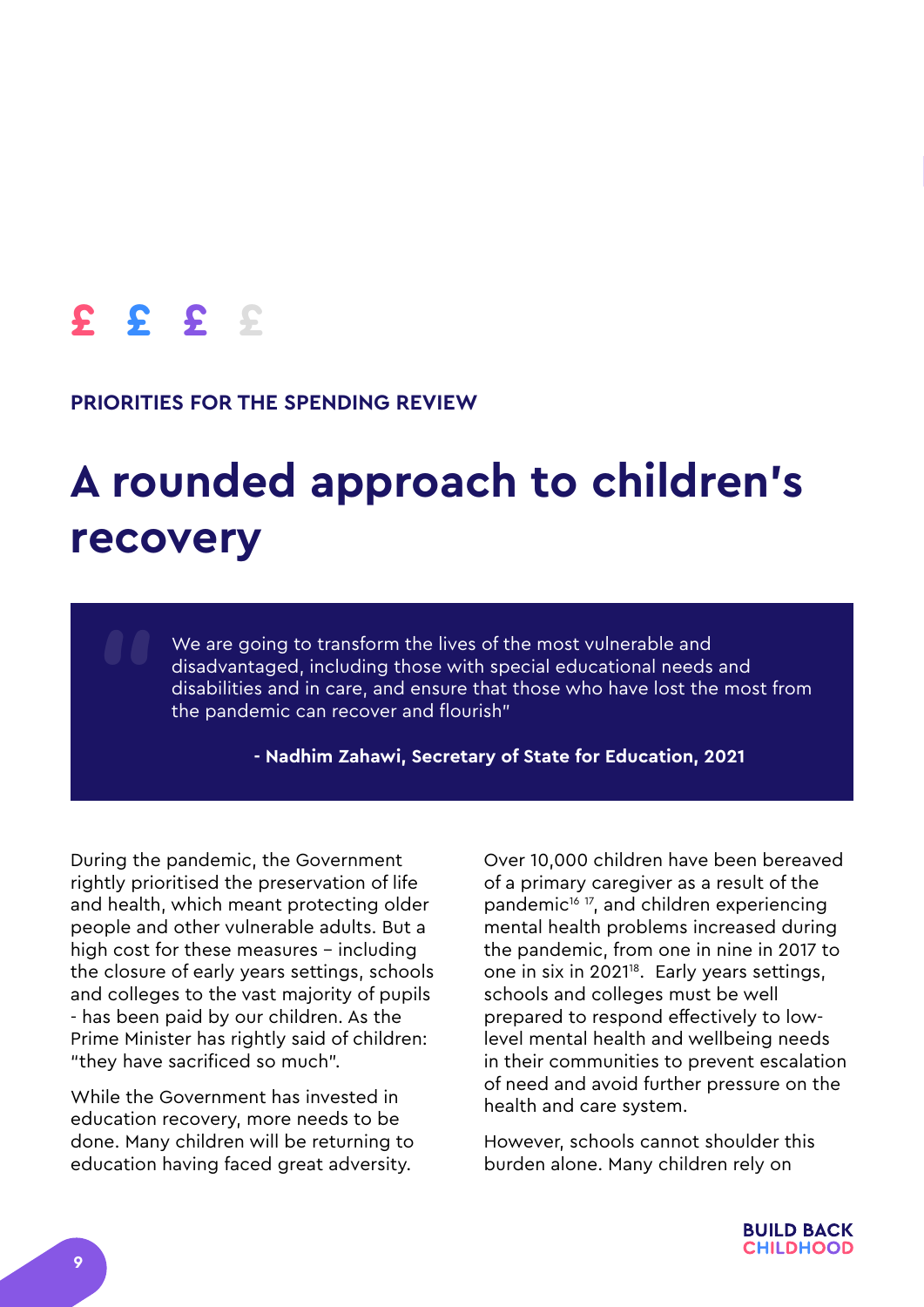services beyond the school. Pandemic restrictions meant many services were stopped or reduced; and many have been slow to return<sup>19</sup>. Local authorities must be funded to meet these legal duties to support children and families.

For children who have been affected by abuse, neglect and exploitation during the pandemic, the role of specialist services will also be vital in ensuring that these experiences don't become long-term harm that affects their lives in adulthood. This includes integrated therapeutic services

for children who have experienced sexual abuse and community based domestic abuse provision.

If children's needs are not understood in the round, they will not fully benefit from the Government's significant investment in education recovery and we will be simply storing up bigger problems for the future. Funding educational catch-up programmes without a wider investment in childhood will not deliver value for money or deliver the improvement in outcomes the Government seeks.

- An urgent comprehensive education 'catch-up' package in line with the recommendations made by Sir Kevan Collins. Including specific funding for:
	- The rapid expansion of Mental Health Support Teams so that all schools are covered by 2023.
	- Local areas to tackle the backlog of assessments and address the impact of missed therapies on education.
- Additional funding for local authorities that allows them:
	- To meet their existing duties to children and families in the wake of the pandemic
	- Invest in specialist services for babies, children and young people who have experienced abuse, neglect and exploitation.

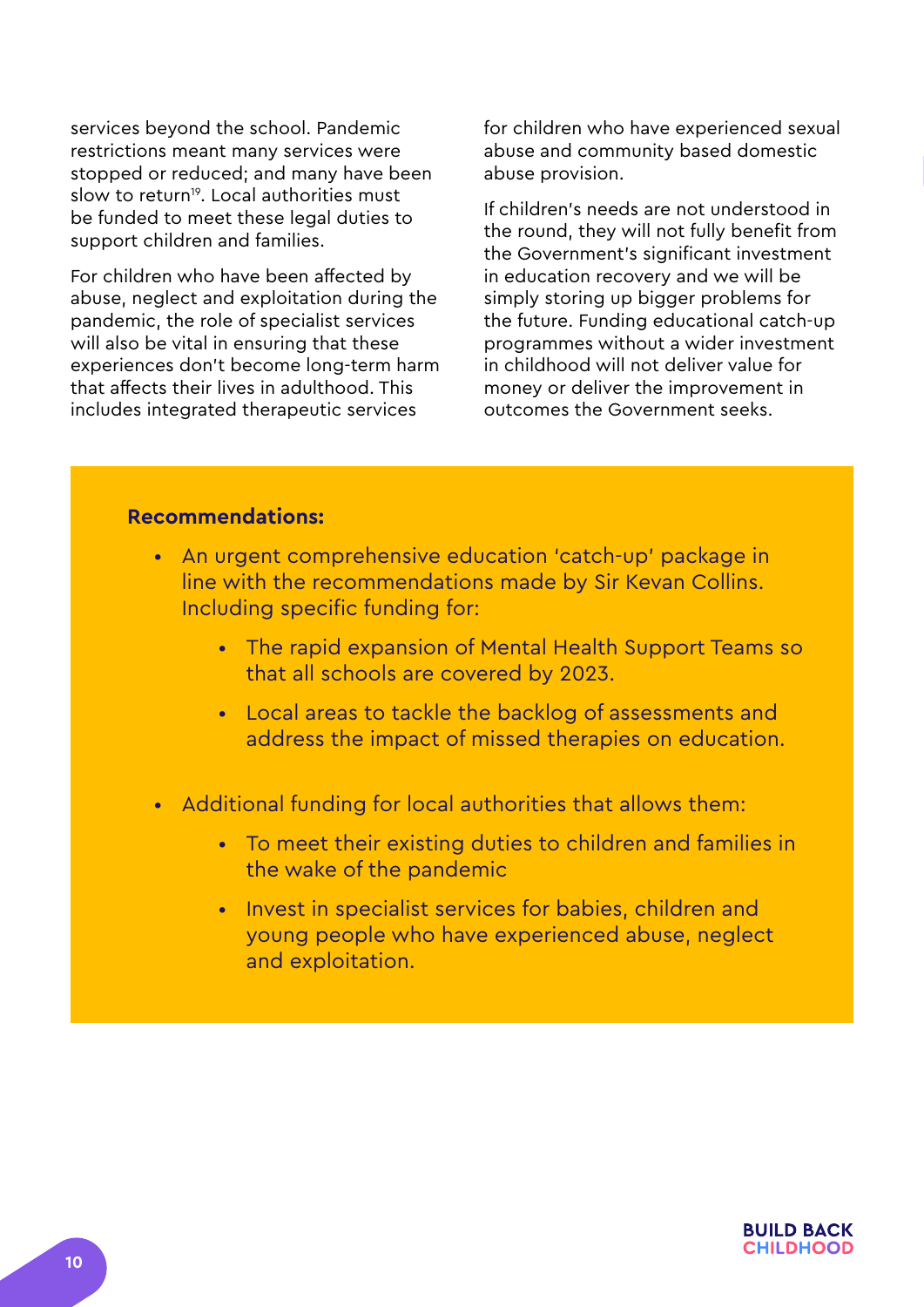#### **PRIORITIES FOR THE SPENDING REVIEW**

# **Giving every child the best start in life**

The world in which we all want to live is one where every baby is nurtured to fulfil their potential, where good lifelong emotional wellbeing is the norm, where our society is productive and cooperative, and every one of our citizens has the chance to be the very best that they can be."

**- Dame Andrea Leadsom MP,** *The Best Start for Life,* **2021**

The Government has set out a compelling "Best Start for Life" vision, and also recognises the crucial role played by the childcare and early education sector and a thriving civil society in the longterm success of the country. Now the Chancellor must provide the resources required to ensure that the Government's intentions become a reality for babies, young children and their families.

What happens during pregnancy and early childhood has a fundamental impact on a child's physical health, speech, language and communication, and emotional wellbeing. Investing in services that give

children the best start in life reduces demand on GPs, hospitals and social care20. It means children start school ready to learn and helps children stay safe, happy and healthy throughout their lifetime.

Delivering this vision means investing sufficient resources in local systems to enable all services to operate effectively, including maternity, health visiting, infant and perinatal mental health services, and high-quality childcare and early education.

But years of underinvestment, and then a devasting pandemic, has put all this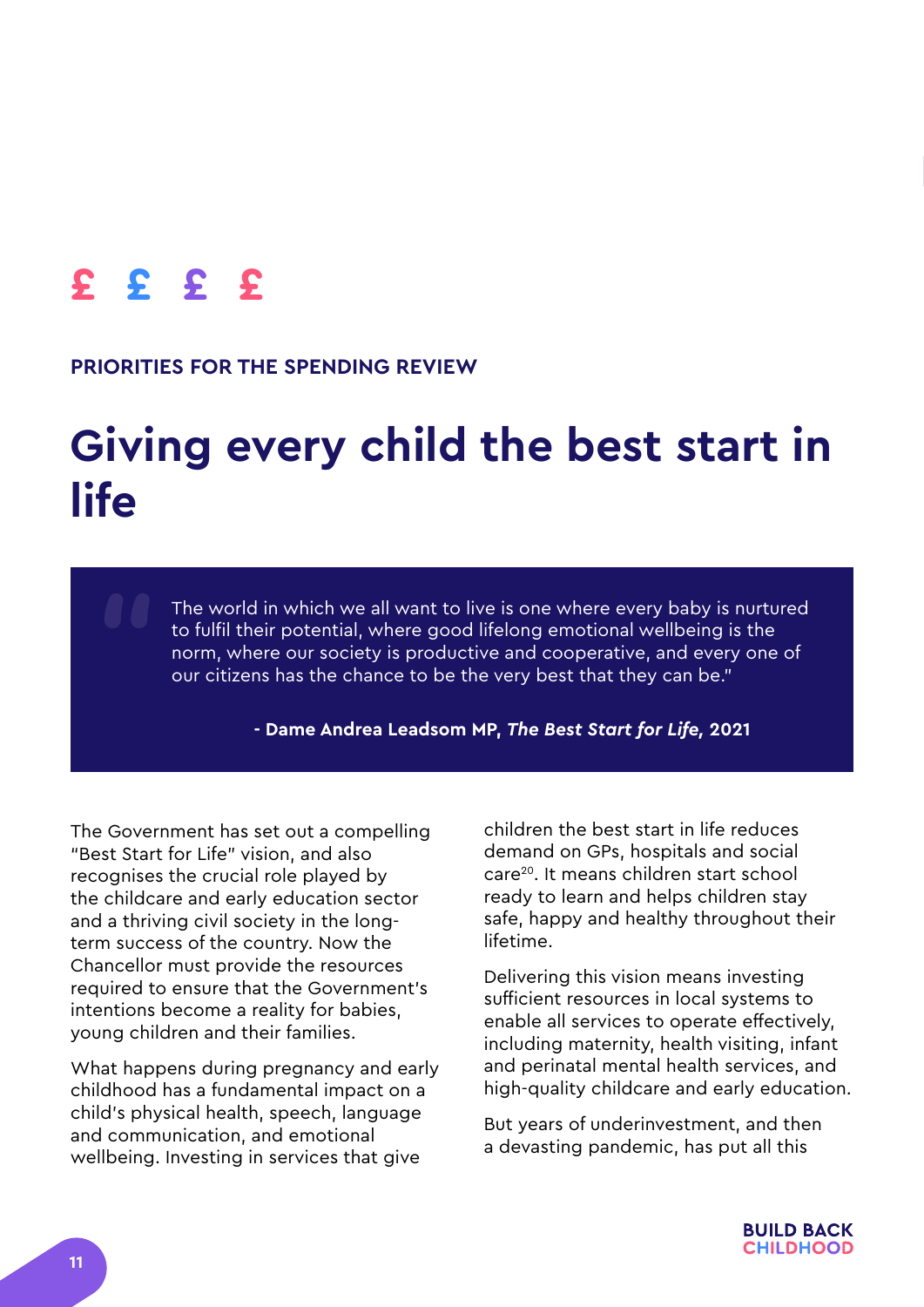at risk. The number of health visitors has declined significantly<sup>21</sup> and 34% of early years settings in the most deprived areas reported they were unlikely to still be operating in 2021<sup>22</sup>.

- A £500 million ringfenced uplift in the Public Health Grant over the next three years to train and recruit 3000 new health visitors. This will enable local authorities to create strong and innovative health visiting services.
- The launch of an independent review into childcare and early education funding and affordability, including whether current spending is sufficient to deliver the free entitlements.

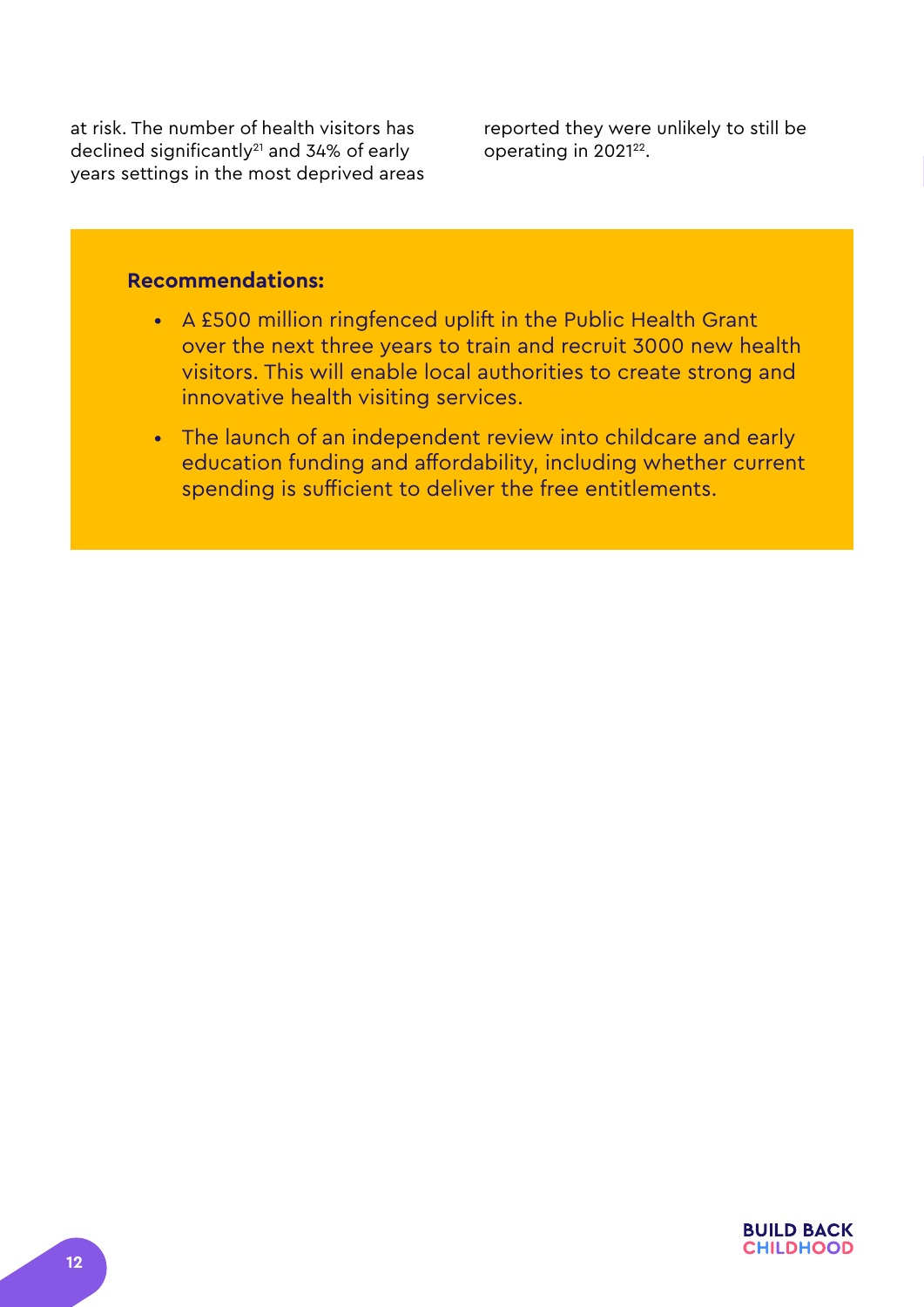### **Notes**

1 [https://www.oecd.org/education/the-impact-of-covid-19-on-education-insights](https://www.oecd.org/education/the-impact-of-covid-19-on-education-insights-education-at-a-glance-2020.pdf)[education-at-a-glance-2020.pdf](https://www.oecd.org/education/the-impact-of-covid-19-on-education-insights-education-at-a-glance-2020.pdf)

2 Department for Education (2018) [https://www.gov.uk/government/publications/](https://www.gov.uk/government/publications/improving-social-mobility-through-education) [improving-social-mobility-through-education](https://www.gov.uk/government/publications/improving-social-mobility-through-education)

3 a) Early Intervention foundation (2021) [https://www.eif.org.uk/report/the-case-for](https://www.eif.org.uk/report/the-case-for-early-intervention-to-support-levelling-up-and-covid-recovery)[early-intervention-to-support-levelling-up-and-covid-recovery](https://www.eif.org.uk/report/the-case-for-early-intervention-to-support-levelling-up-and-covid-recovery)

b) Joseph Rowntree Foundation (2018) [https://www.jrf.org.uk/file/49551/down](https://www.jrf.org.uk/file/49551/download?token=705i5Cjs&filetype=full-report )[load?token=705i5Cjs&filetype=full-report](https://www.jrf.org.uk/file/49551/download?token=705i5Cjs&filetype=full-report )

4 Royal College of Paediatrics and Child Health (2020) [https://stateofchildhealth.](https://stateofchildhealth.rcpch.ac.uk/) [rcpch.ac.uk/](https://stateofchildhealth.rcpch.ac.uk/)

5 Department for Education [https://www.gov.uk/government/statistics/perma](https://www.gov.uk/government/statistics/permanent-and-fixed-periodexclusions-in-england-2017-to-2018 )[nent-and-fixed-periodexclusions-in-england-2017-to-2018](https://www.gov.uk/government/statistics/permanent-and-fixed-periodexclusions-in-england-2017-to-2018 ) 

6 Department for Education [https://www.gov.uk/government/collections/statis](https://www.gov.uk/government/collections/statistics-looked-after-children)[tics-looked-after-children](https://www.gov.uk/government/collections/statistics-looked-after-children)

7 Joseph Rowntree Foundation (2016) [https://www.jrf.org.uk/report/count](https://www.jrf.org.uk/report/counting-cost-uk-poverty)[ing-cost-uk-poverty](https://www.jrf.org.uk/report/counting-cost-uk-poverty)

8 Office of the Children's Commissioner (2020) [https://www.childrenscommissioner.](https://www.childrenscommissioner.gov.uk/report/who-are-they-where-are-they-2020/) [gov.uk/report/who-are-they-where-are-they-2020/](https://www.childrenscommissioner.gov.uk/report/who-are-they-where-are-they-2020/)

9 Department for Education (2019) [https://assets.publishing.service.gov.uk/govern](https://assets.publishing.service.gov.uk/government/uploads/system/uploads/attachment_data/file/805014/SEN2_2019_text.pdf)[ment/uploads/system/uploads/attachment\\_data/file/805014/SEN2\\_2019\\_text.pdf](https://assets.publishing.service.gov.uk/government/uploads/system/uploads/attachment_data/file/805014/SEN2_2019_text.pdf)

10 Children's Services Funding Alliance (2021) [https://www.ncb.org.uk/about-us/me](https://www.ncb.org.uk/about-us/media-centre/news-opinion/councils-forced-halve-spending-early-help)[dia-centre/news-opinion/councils-forced-halve-spending-early-help](https://www.ncb.org.uk/about-us/media-centre/news-opinion/councils-forced-halve-spending-early-help)

11 Children's Services Funding Alliance (2021) [https://www.ncb.org.uk/sites/default/](https://www.ncb.org.uk/sites/default/files/uploads/files/Children%27s%20services%20spending%202010-11%20to%202019-20.pdf ) [files/uploads/files/Children%27s%20services%20spending%202010-11%20to%202019-20.](https://www.ncb.org.uk/sites/default/files/uploads/files/Children%27s%20services%20spending%202010-11%20to%202019-20.pdf ) [pdf](https://www.ncb.org.uk/sites/default/files/uploads/files/Children%27s%20services%20spending%202010-11%20to%202019-20.pdf ) 

12 Early Intervention Foundation (2021) https://www.eif.org.uk/report/the-case-forearly-intervention-to-support-levelling-up-and-covid-recovery

13 Rickwood, D. et al (2015)<https://pubmed.ncbi.nlm.nih.gov/26021366/>

14 Barnardo's (2021) [https://www.barnardos.org.uk/news/taxpayers-could-save-mil](https://www.barnardos.org.uk/news/taxpayers-could-save-millions-family-hubs-every-community  )[lions-family-hubs-every-community](https://www.barnardos.org.uk/news/taxpayers-could-save-millions-family-hubs-every-community  ) 

15 National Children's Bureau (2021) [https://www.ncb.org.uk/supporting-and-strength](https://www.ncb.org.uk/supporting-and-strengthening-families-through-early-help-rapid-review-evidence)[ening-families-through-early-help-rapid-review-evidence](https://www.ncb.org.uk/supporting-and-strengthening-families-through-early-help-rapid-review-evidence)

16 Hillis, SD et al. (2021) [https://www.thelancet.com/journals/lancet/article/PIIS0140-](https://www.thelancet.com/journals/lancet/article/PIIS0140-6736(21)01253-8/fulltext) [6736\(21\)01253-8/fulltext](https://www.thelancet.com/journals/lancet/article/PIIS0140-6736(21)01253-8/fulltext)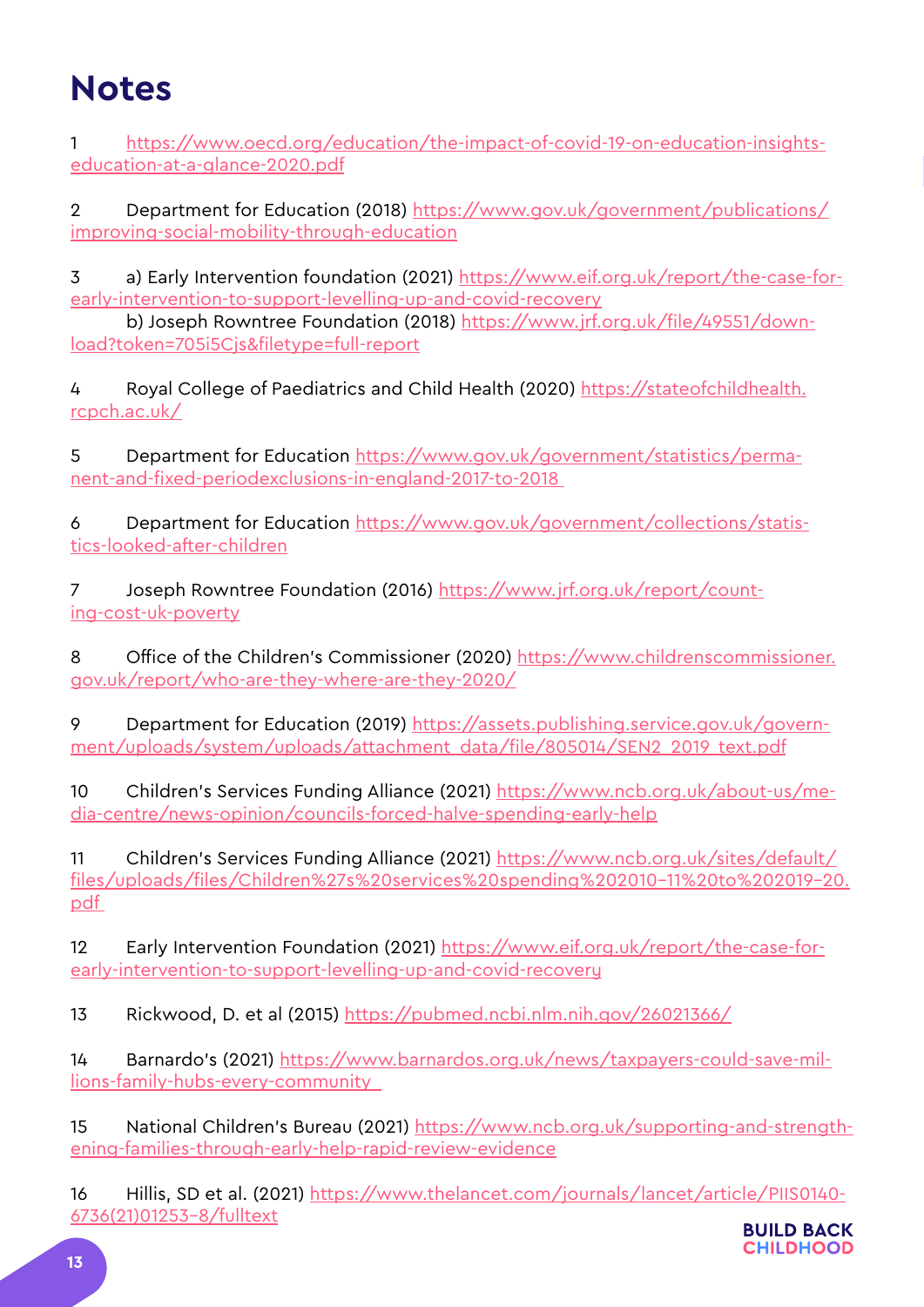17 Imperial College London (2021) [https://imperialcollegelondon.github.io/orphan](https://imperialcollegelondon.github.io/orphanhood_calculator/#/country/United%20Kingdom)[hood\\_calculator/#/country/United%20Kingdom](https://imperialcollegelondon.github.io/orphanhood_calculator/#/country/United%20Kingdom)

18 NHS Digital (2020). Mental Health of Children and Young People in England, 2020: Wave 1 follow up to the 2017 survey. [https://digital.nhs.uk/data-and-information/publica](https://digital.nhs.uk/data-and-information/publications/statistical/mental-health-of-children-and-young-people-in-england/2020-wave-1-follow-up)[tions/statistical/mental-health-of-children-and-young-people-in-england/2020-wave-1-fol](https://digital.nhs.uk/data-and-information/publications/statistical/mental-health-of-children-and-young-people-in-england/2020-wave-1-follow-up)[low-up](https://digital.nhs.uk/data-and-information/publications/statistical/mental-health-of-children-and-young-people-in-england/2020-wave-1-follow-up)

19 Disabled Children's Partnership (2021) [https://disabledchildrenspartnership.org.uk/](https://disabledchildrenspartnership.org.uk/then-there-was-silence/) [then-there-was-silence/](https://disabledchildrenspartnership.org.uk/then-there-was-silence/)

20 Department of Health and Social Care (2013) [https://www.gov.uk/government/pub](https://www.gov.uk/government/publications/chief-medical-officers-annual-report-2012-our-children-deserve-better-prevention-pays)[lications/chief-medical-officers-annual-report-2012-our-children-deserve-better-preven](https://www.gov.uk/government/publications/chief-medical-officers-annual-report-2012-our-children-deserve-better-prevention-pays)[tion-pays](https://www.gov.uk/government/publications/chief-medical-officers-annual-report-2012-our-children-deserve-better-prevention-pays)

21 Office of the Children's Commissioner (2020) [https://www.childrenscommissioner.](https://www.childrenscommissioner.gov.uk/report/best-beginnings-in-the-early-years/) [gov.uk/report/best-beginnings-in-the-early-years/](https://www.childrenscommissioner.gov.uk/report/best-beginnings-in-the-early-years/)

22 The Sutton Trust (2020) [https://www.suttontrust.com/wp-content/up](https://www.suttontrust.com/wp-content/uploads/2020/06/Early-Years-Impact-Brief.pdf)[loads/2020/06/Early-Years-Impact-Brief.pdf](https://www.suttontrust.com/wp-content/uploads/2020/06/Early-Years-Impact-Brief.pdf)